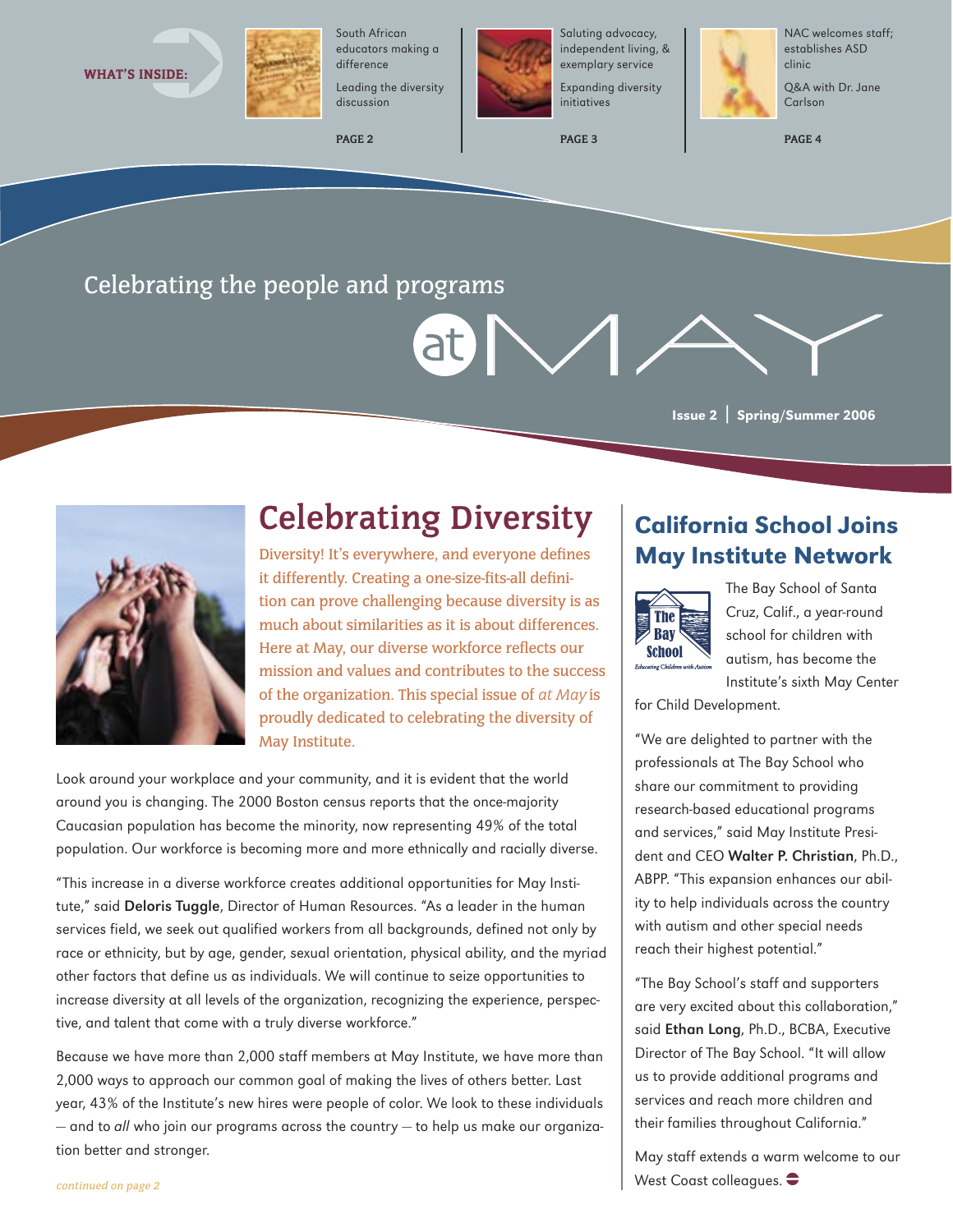#### continued from page 1

At May Institute, we consider the individual employees who make up our diverse workforce to be our greatest resource. To us, diversity means building a team of employees from all walks of life who have the skills, expertise, and potential to provide the highest quality services available. It means creating career paths for those who want to excel. It

We will continue to seize opportunities to increase diversity at all levels of the organization, recognizing the experience, perspective, and talent that come with a truly diverse workforce.

> Deloris Tuggle, M.S. Director of Human Resources

means integrating, celebrating, and never neglecting our diversity efforts. It means that the actions we take are much more important than the words that define them. It means we can each make a  $d$ ifference.  $\bullet$ 

## **GLOBAL SEARCH:** South African Educators Making a Difference

In 2001, May Institute initiated a global search for educators who wanted to make a difference in the lives of children with special needs.

Two South African educators, Nkululeko "Freedom"

Mpofu (l), then principal of an 800-student middle and high school, and Mothusi Diseko (r), vice principal of a 900-student elementary school, pursued the opportunity.

"I thought, 'This is another phase of education, and I will take a chance,'" said Mothusi. "There were about 150 people at the interview. Six were chosen."



Mothusi and Freedom now work as a teacher and senior teacher to children with autism at the May Center for Child Development in Randolph.

"I enjoy working with the kids … the diversity of their

behaviors is very interesting. I continue to learn so much from them," said Freedom. "One day I'd love to continue this work in South Africa<sup>"</sup>

"You know," said Mothusi, "I saw people giving their time and their skills to help the children and doing all this with a smile. I thought, 'If they can do it, I can too.' Now, I am here teaching others how to do it."

### TRAINING DEPARTMENT LEADS DIVERSITY DISCUSSION

May Institute's Corporate Training Department has introduced an expanded diversity discussion into its new hire orientation. Emphasizing respect, open communication, and understanding, this training initiative is part of our ongoing commitment to diversity.

The framework of the new diversity discussion is based in part on May Institute's Standard of Conduct which states, "May employees are dedicated to the principle that all consumers, employees, and guests deserve to be treated with respect, dignity, and courtesy."

The discussion also utilizes the diversity initiatives set forth by the Committee on Accreditation of Rehabilitation Facilities (CARF).

CARF is an international nonprofit accrediting body that provides accreditation in the human services field. Accreditation by CARF indicates that an organization provides quality services and delivers positive results.

In order to earn CARF accreditation, an organization must demonstrate that consumers are treated with respect and dignity, have access to needed services, and are able to exercise informed choices.

In keeping with these beliefs, CARF solidifies its commitment to diversity by applying standards which relate to diversity, nondiscrimination, and accessibility. These standards require sensitivity to the racial, ethnic, and cultural beliefs of people receiving services.

May Institute has worked with CARF since 2002 to ensure respectful and quality care to all people served at its nearly 200 locations in 18 states. This partnership continues, as the Institute is well on its way to having all its CARF-eligible programs accredited by 2007.  $\bullet$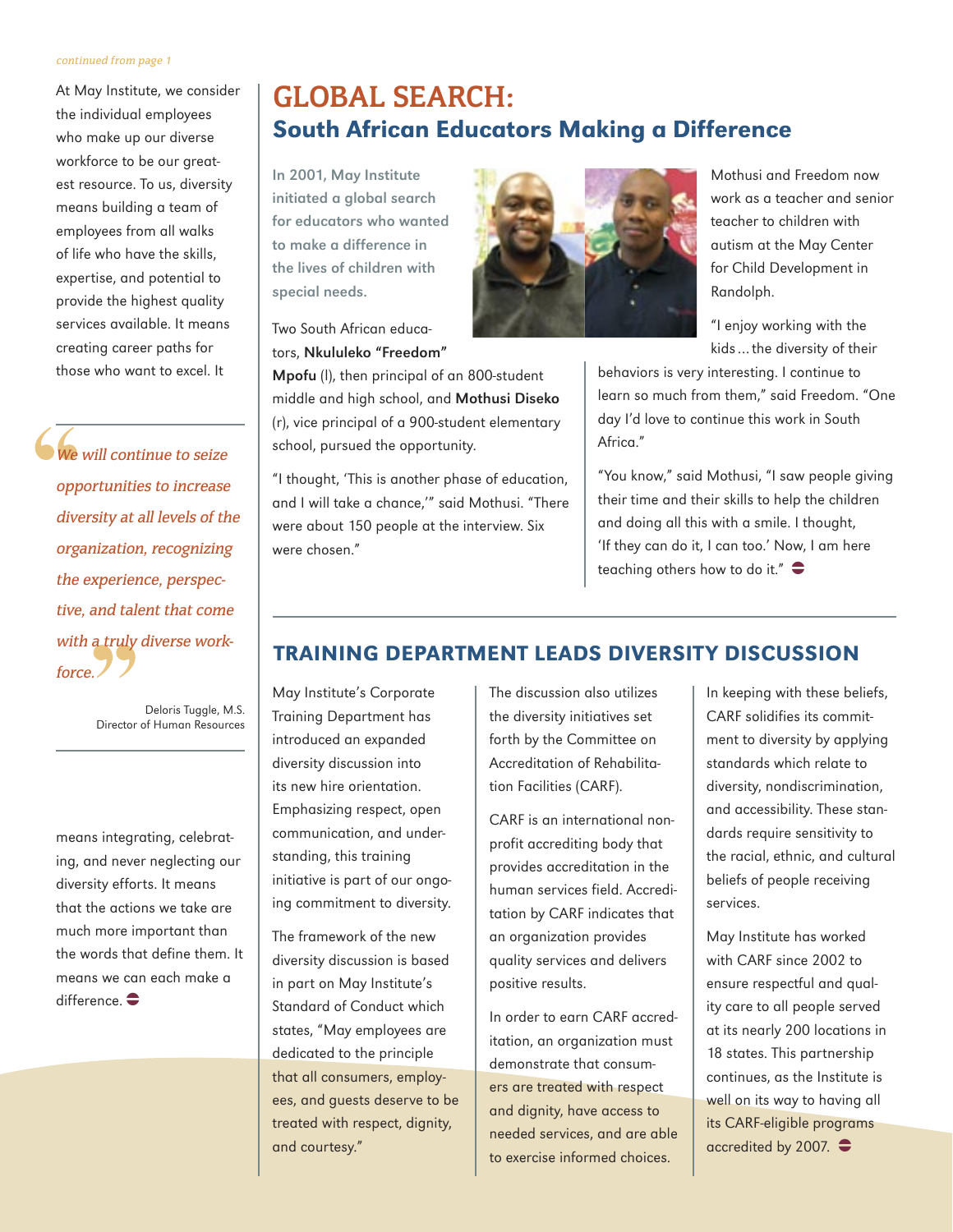## May Institute Salutes:

### **Outstanding Advocacy**

Atasha Murray, Case Manager for May South's TAPP program, was nominated by the National Association of Social Workers, Georgia chapter, as an "Outstanding Social Worker in the Area of Advocacy." Atasha met



Georgia Governor Sonny Perdue at the capitol and attended a banquet for the first African American Dean of the Social Work program at the University of Georgia. She appears above with the Honorable Justice Robert Benham, who serves on the Georgia Supreme Court.

### **Independent Living**

Michelle, a member of the May Center for Adult Services, was recently honored at a Massachusetts State House ceremony celebrating the move from her family's home into a May Center residence in Westfield, which offers more independent living.

She is pictured with (l-r): Chris Lynch and Diane Lavoie, Springfield/Westfield Area Office, DMR; Rachel Fox, May Institute; Lee Ciszewski, Fam-



ily to Family; Madeline, Michelle's Mother; Michelle; Martin, Michelle's Father; and Gerald Morrissey, Jr., Commissioner, DMR.  $\bullet$ 



# chievements notable

May Institute's Board of Trustees honored five employees with the Trustees' Fund Award. The award recognizes staff who exemplify the organization's ideals of service and professionalism. (Pictured I-r):

Annie Willis is a classroom supervisor at the May Center for Child Development in Randolph. She works to create an environment where students with autism and other developmental disabilities can successfully learn and thrive.

## **Expanding Diversity Initiatives**

Deloris Tuggle, Director of Human Resources, and Kim Newton, Human Resources Coordinator in Revere, joined 15 colleagues from other provider agencies at the Massachusetts Department of Mental Retardation Metro West Region's "Diversity Train the Trainer" program. Both received certificates of completion.

During this six-week training program, participants learned how diversity awareness and training can enhance their respective agencies. They focused on how understanding diversity can enhance the services that organizations deliver, ensure better appreciation of our rapidly

changing multicultural society, and positively affect the future of services delivered to the individuals in our organization's care.

May Institute will expand its diversity initiatives by including diversity training in its new management training program. This training will engage participants in vital discussions about how our cultures and backgrounds influence our experiences in the workplace, how sustaining a diverse workforce can further contribute to May's success, and the role each of us must play in creating and maintaining an inclusive workplace.  $\bullet$ 

Anastasia Kamiri is a day developmental specialist at the May Center for Adult Services in Revere. She coordinates social activities for elderly adults with disabilities and assists them in maintaining self care and other independent living skills.

David Harris is a residential program specialist at the May Center for Adult Services in Springfield. He works to improve the lives of individuals with autism, mental retardation, and challenging behavior disorders.

Helen Moore is a residential program coordinator at the May Center for Community Services in Connecticut. She oversees the daily living activities of women with mental retardation and psychiatric disorders.

Denise Hauer is a care broker for May Institute's Children's Services program in Fall River. She provides support to local children at risk for psychiatric hospitalization or residential placement.